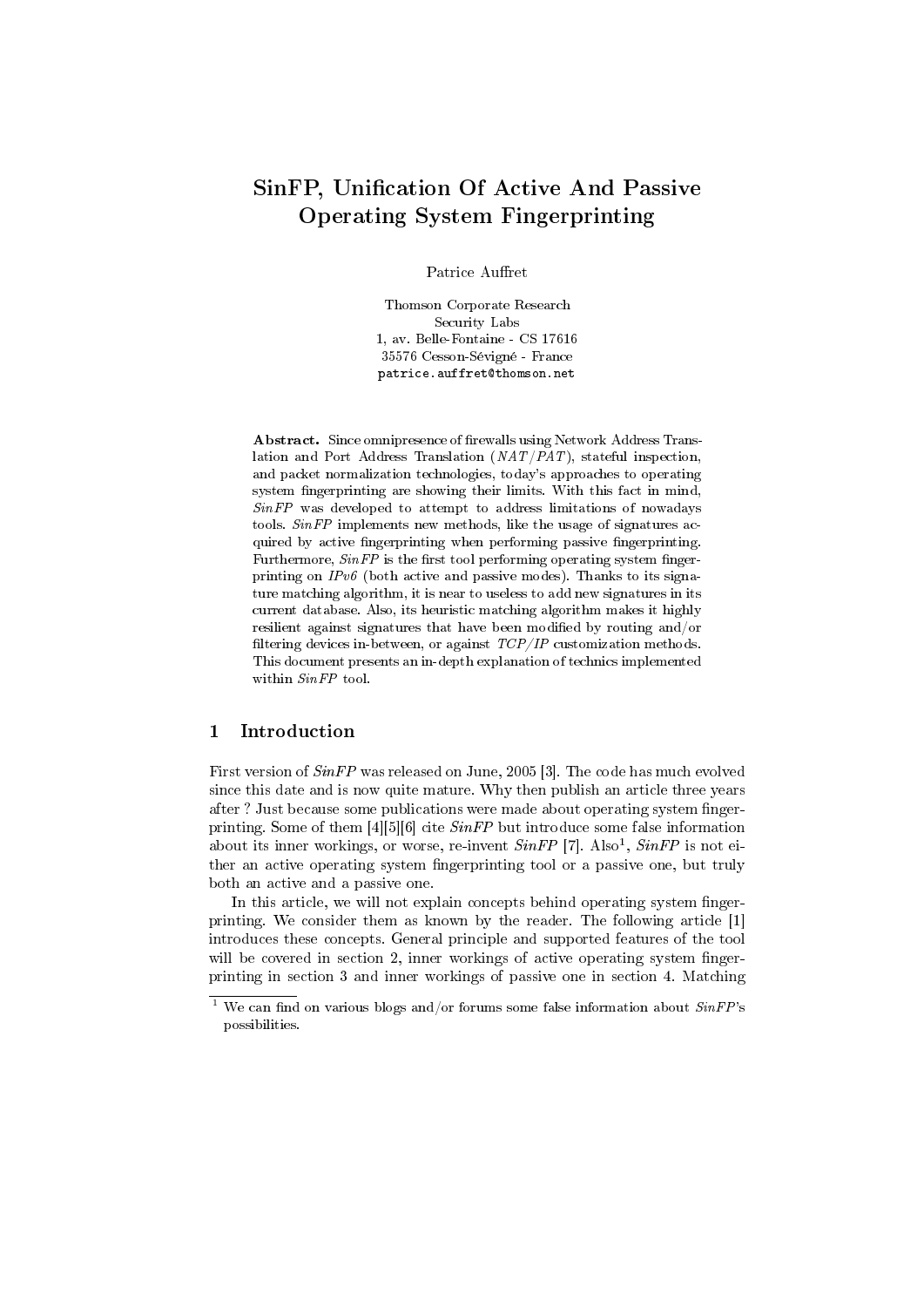algorithm will be covered in section 5 and deformation masks (the most important concept introduced by  $SinFP$ ) in section 5. Finally, before conclusion (section 7), we will show IDS (Intrusion Detection System) evasion methods in section 6.

# 2 Conception principle

 $SinFP$ 's origin was based upon one question: is it possible, in worst network conditions, to reliably identify a remote operating system ? Worst network conditions being:

- 1. only one open TCP port;
- 2. all other ports  $(TCP$  and  $UDP$ ) are dropped by a filtering device;
- 3. a filtering device with stateful inspection configured on the open port;
- 4. a filtering device with packet normalization.

In such a configuration scenario only standard frames (that follow IETF standards) reach the target, thus eliciting a response frame. In this context, it is mandatory to use only standard probe frames that use only TCP protocol to be able to build a reliable signature from the target operating system.

To choose the first probe frame, with the constrain for it to be able to reach the target whatever filtering device configuration there is, we have captured a standard frame. We choosed one generated by a call to connect() system call (in our case, the one from a Linux 2.4.x operating system). This frame implements many  $TCP$  options. The second probe frame is a copy and paste of the first, but with TCP options removed. These two probe frames will elicit two responses from the target. These responses will be two  $TCP SYN+ACK$  frames. In order to be able to build a signature with the most caracteristics, we have added a third probe frame with the objective to make the target emit a  $TCP RST+ACK$ response frame. This third request has no  $TCP$  options and has  $TCP$   $SYN+ACK$ flags set. All of these frames are targetted to the same open  $TCP$  port.

After those useful frames are sent to the target and responses received, the following analyze is done: all fields that may depend over a  $TCP/IP$  stack implementation or another are analyzed. Some fields are entirely random from a system to another, and are thus not meaningful for our analysis. But all the other are analyzed. This includes all  $IP$  and  $TCP$  header fields and sometimes the application layer data<sup>2</sup>. Some fields have random values like values from TCP timestamp option, it is thus mandatory to format them in a special way. We will see how in section 3.1.2.

After the three probes are launched and the three replies have been received, a signature is built from the analysis of frames. Then, a signature matching algorithm searches in a database for a corresponding operating system fingerprint.  $SinFP$  uses an algorithm which could be compared to a Web search engine. The goal being to search for an intersection between multiple domains.

 $^{2}$  HP-UX 11.x adds the string No TCP at the application layer while emitting a TCP  $RST+ACK$  frame.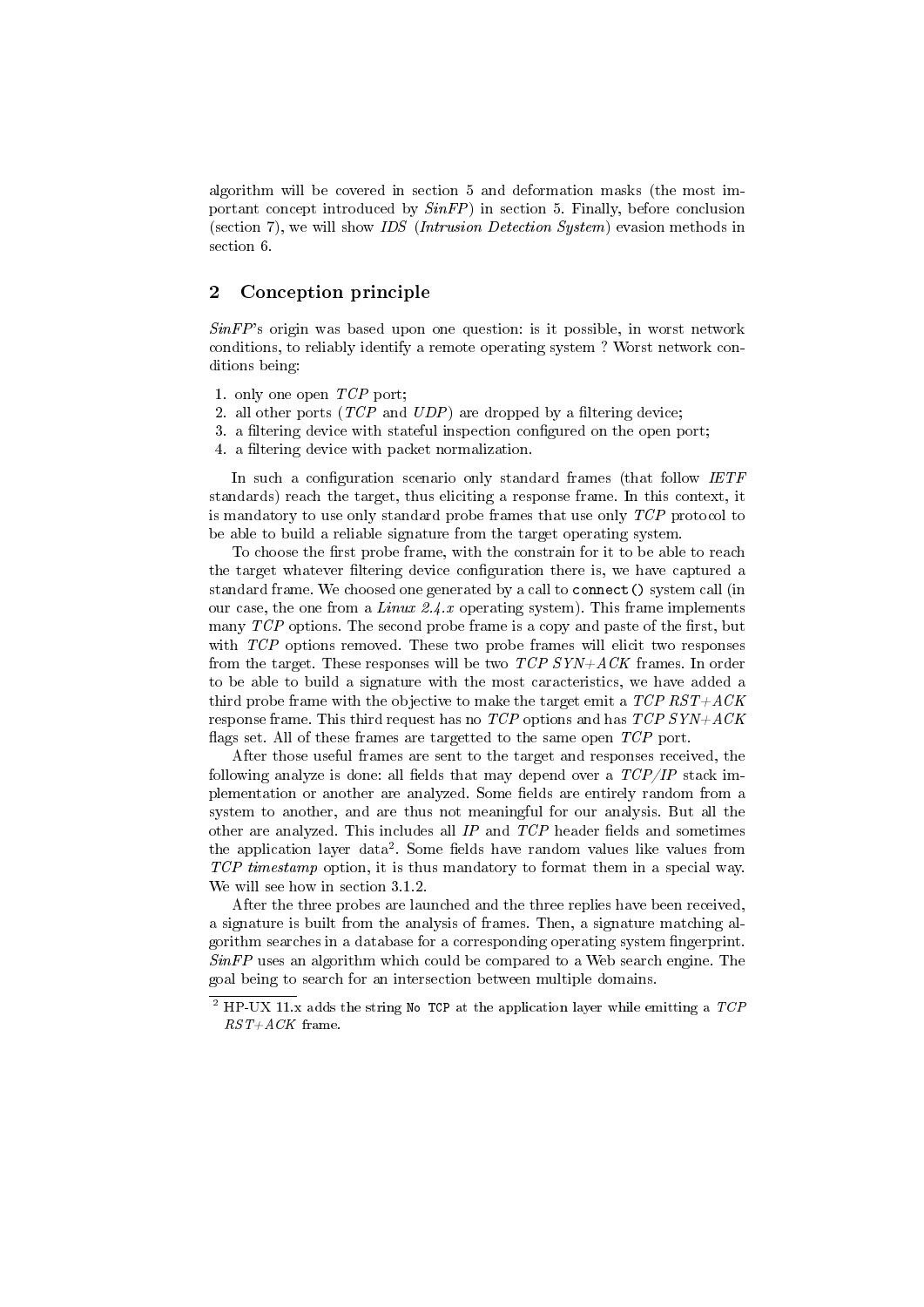Once active fingerprinting has been implemented, a port to passive fingerprinting has been written. Then came the port to  $IPv6$  [10] fingerprinting, which was a simple search for equivalence between  $IPv4$  [9] header fields and  $IPv6$ header fields.

To summarize, here is the list of features supported by  $SinFP$ :

- 1.  $IPv4$  active and passive operating system fingerprinting;
- 2. IPv6 active and passive operating system fingerprinting;
- 3. if an  $IPv6$  match is not found in the database, it is possible to match against IPv4 signatures;
- 4. passive fingerprinting online and offline;
- 5. active fingerprinting replayable offline against a  $pcap$  file generated while online;
- 6. possibility to launch only a subset of probes to avoid  $IDS$  detection;
- 7. heuristic matching algorithm able to identify target operating system even with customization on its  $TCP/IP$  stack;
- 8. a  $SQL$  fingerprint database in  $SQLite$  [21] format;
- 9. easy integration within another program because the tool is written in the form of a Perl module.

Each of these concepts are analyzed in-depth in the following paragraphs.

# 3 Active operating system fingerprinting

The main principle for active fingerprinting is to send requests (or probes, or tests) in a known format and specially choosed to a target system and to analyze responses received in order to build the most discriminant signature possible.  $SinFP$  sends at the maximum three requests, all standard frames, to the same open  $TCP$  [11] port. The first request is a  $TCP$  SYN without any  $TCP$  option (test  $PI$ ), the second is a TCP SYN with many TCP options (test  $P2$ ), and the third is a  $TCP SYN+ACK$  (test P3).

The first two requests will make the target elicit<sup>3</sup> two  $TCP$  responses with  $SYN+ACK$  flags. This is the second phase of the establishment of a  $TCP$  connection. The third and last request will make the target emit<sup>4</sup> a  $TCP RST+ACK$ response.

Nowadays, the most common approach [8] is to send a great number of requests against different ports and different transport layer protocols. This approach is flawed by design. If the target is behind multiple filtering devices, each with a different configuration policy, you may end up with a signature that is built using response frames issued by different systems. Imagine the first filtering device answers to  $TCP \; SYN+ACK$  frames with  $TCP \; RST+ACK$  in place of the true target, and also spoofs the  $IP$  address of the true target, you will have

<sup>&</sup>lt;sup>3</sup> Some  $TCP/IP$  stacks or filtering devices do not respond to a  $TCP$  SYN request which has no TCP MSS option.

 $4$  Except when a filtering device exists and is configured with stateful inspection turned on.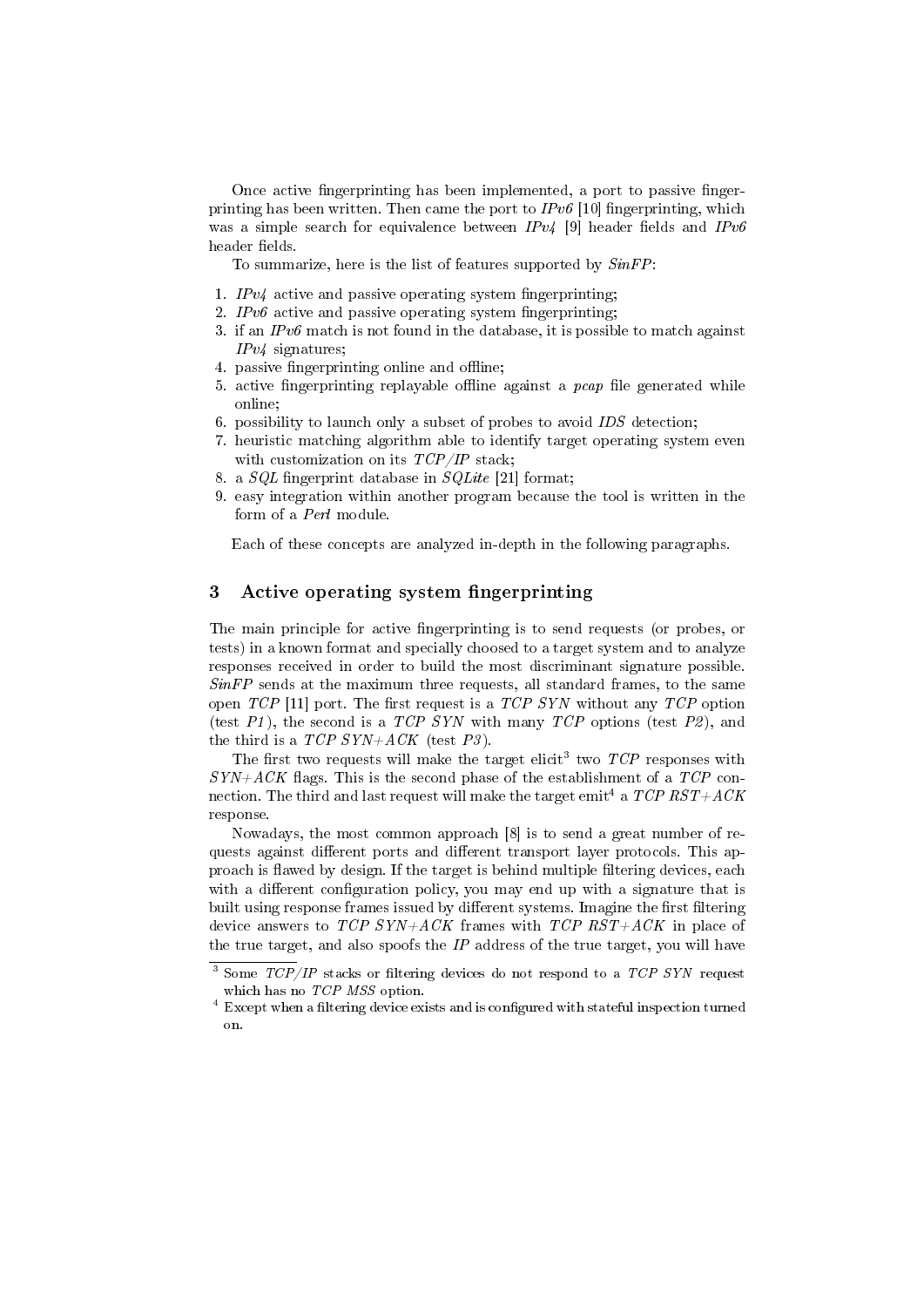a signature that is built with some frames issued by the good target and some other issued from a wrong operating system. Using this approach, you will never know if the matched signature is the good one, or the wrong one. SinFP solves this problem by using only probe frames that will reach the good target and not some device in-between.

But, if an active fingerprinting is launched with the three requests (default mode in  $SinFP$ ), we are in the same problematic situation as described above. This is due to the test  $P3$  which may be answered by a filtering device inbetween. If a firewall in-between is configured with stateful filtering policy and to send a  $TCP RST+ACK$  by spoofing the IP address of the protected system, we will obtain a signature with the response to the test  $P3$  obtained from the wrong target. Because this case is not that common, this is the default behavior. Thus, it is possible to only launch some of the three tests<sup>5  $6$ </sup>. For instance, in the previously mentioned problematic case, you must launch  $SinFP$  in the mode where only tests  $P1$  and  $P2$  are sent, so we are sure that only the good target responses will be used in the analysis phase to build a trusted signature.

In all cases, the absence of a response for a request is never used as an element to build a signature. Only responses received are used for the creation of a trusted signature. See figure 1 for an example usage of the tool.

```
% sinfp.pl -ai 10.100.0.22 -p 22
P1: B11013 F0x12 W65535 O0204ffff M1460
P2: B11013 F0x12 W65535 O0204ffff010303000101080affffffff44454144 M1460
P3: B11020 F0x04 W0 O0 M0
IPv4: BH1FH0WH0OH0MH0/P1P2P3: BSD: Darwin: 8.6.0
```
Fig. 1. Example of active fingerprinting

Now, we will explain requests format and how responses are analyzed. A good understanding of  $IPv/$ ,  $IPv6$  and  $TCP$  headers is greatly recommanded.

# 3.1 Over  $IPv4$

All three requests are fully compliant with standards. They will make the target to emit three responses. Once these responses are received, a signature is build from the analyze. In the following sections, we will see how we obtain a signature from the analyze of request/response couples. Signature format will be fully explained in section 5.1.

### 3.1.1  $IPv4$  headers analysis

 $5$  Via -2 parameter from the command line to only launch tests  $P1$  and  $P2$ .

 $6$  Via -1 parameter from the command line to only launch test  $P2$ .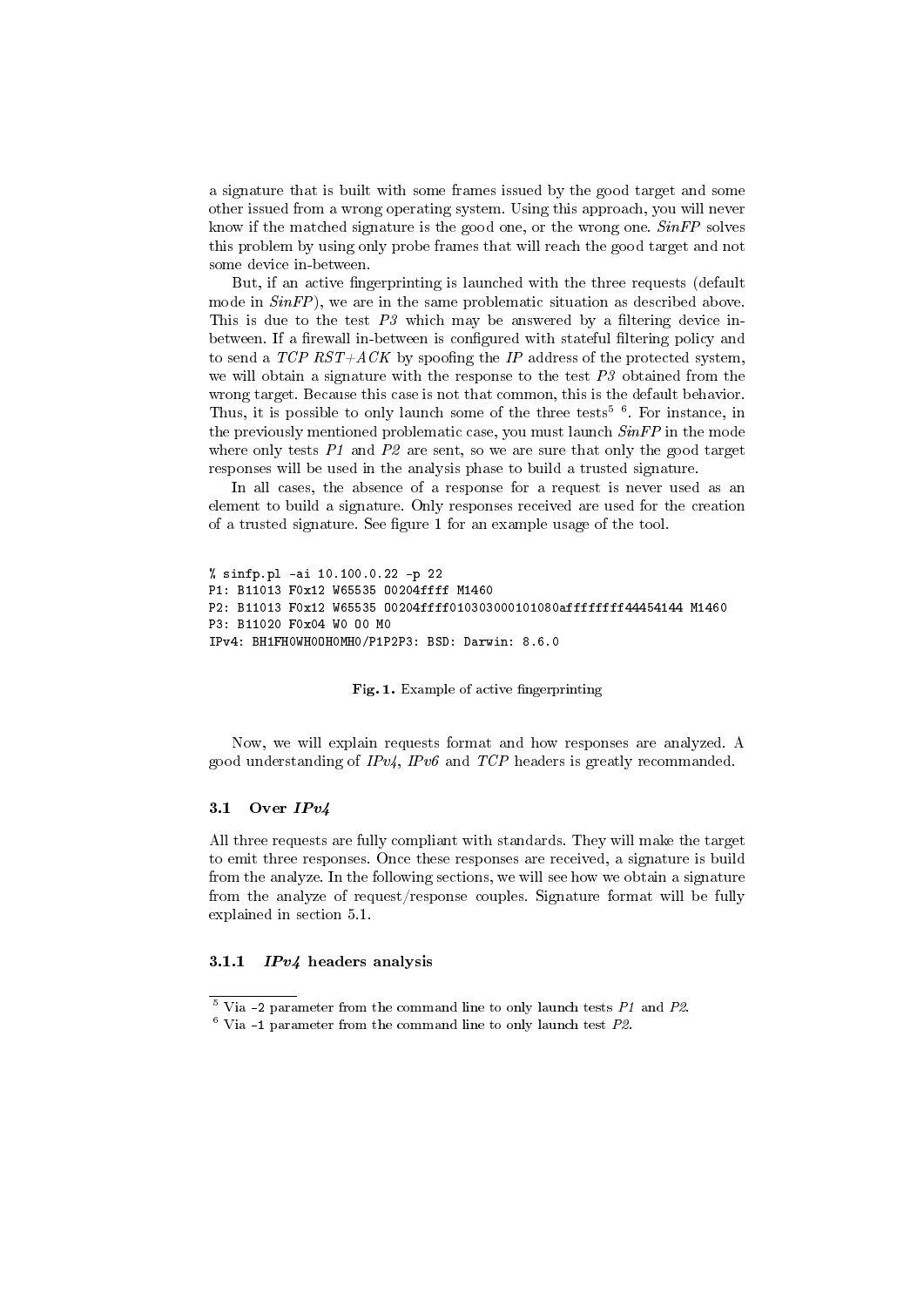TTL field: some systems<sup>7</sup> do not set the same TTL value when they emit a TCP SYN+ACK and when they emit a TCP RST+ACK. Thus, we analyze the difference between the response's  $TTL$  from test  $P3$  with the one from test  $P2$ . If response's  $TTL$  from  $P3$  is different than the one from  $P2$ , we set a constant value to 0. Otherwise we set it to 1. This constant value is always 1 for the response to P1 and P2.

ID field: this is a comparison between request's  $ID$  and response's  $ID$ . If response's ID is 0, we set a constant value to 0. If it is the same as the one from the request, we set the constant value to 2. If it is an increment by 1, we set it to 3. In all other cases, it is set to 1. Because the  $ID$  may be modified by a filtering device in-between, we will see how the matching algorithm handles this case in a generic way in section 5.3.

Don't Fragment bit: if response has Don't Fragment bit set, a constant value is set to 1, otherwise to 0.

### 3.1.2  $TCP$  headers analysis

Sequence number field: it is also a comparison like ID field from  $IPv4$  headers analysis. But we compare the TCP sequence number from request with the one from response. If the sequence number from the response is 0, we set a constant value to 0. If it is the same as in the request, we set the constant value to 2. If it is an increment by 1, we set it to 3. In all other cases, the constant value is set to 1.

Acknowledgment number: the same analysis as for the sequence number is applied but with the acknowledgment number.

 $TCP$  flags and  $TCP$  window size: they are copied as-is to the generated signature.

TCP options: they are also copied as-is to the generated signature but with the following modifications applied:

- 1. MSS (Maximum Segment Size) value is extracted (if present) in order to create its own signature's element. Also, it is replaced by ffff in the option element;
- 2. if timestamp values are greater than zero, we replace them by ffffffff.

MSS value is extracted to simplify the process of writing regular expressions (more about this subject in section 5.3). The same is true for timestamp, we only need to know if they are different than the value 0.

Once all these analysis are done, we obtain the target's signature (or fingerprint). More about signature's format in section 5.1.

# 3.2 Over  $IPv6$

The only difference with fingerprinting over  $IPv4$  is the  $IPv6$  headers because the  $TCP$  analysis part remains exactly the same. So to make  $SinFP$  to support

 $\frac{7}{3}$  SunOS is one of them.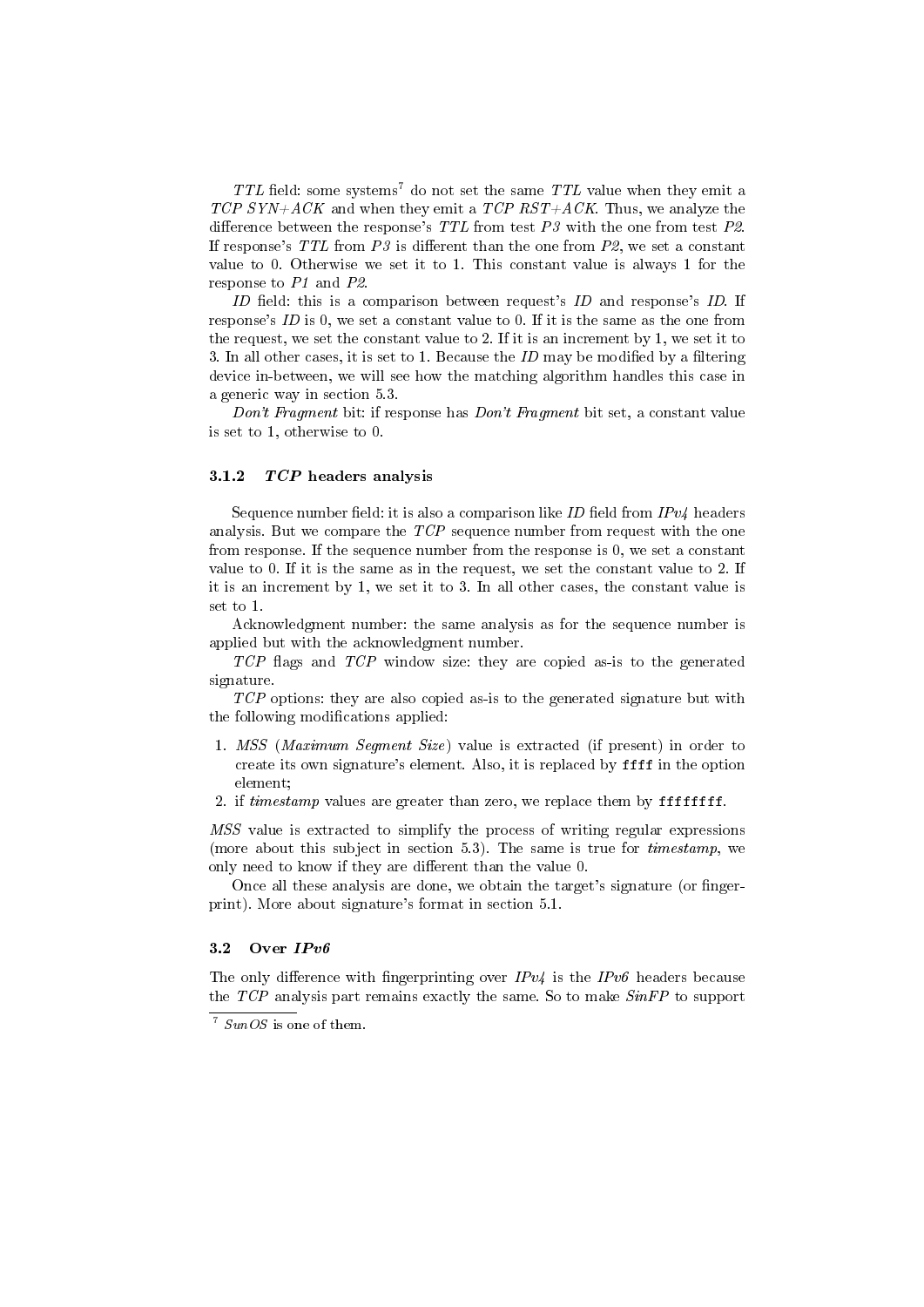IPv6 fingerprinting, we search which fields may be equivalent between  $IPv4$  and  $IPv6$ 

The equivalence we found is as follows:

- 1. IPv4 ID  $\Rightarrow$  IPv6 Flow Label;
- 2. IPv4  $TTL \implies IPv6$  Hop Limit;
- 3. Don't Fragment flag  $\Rightarrow$  IPv6 Traffic Class.

This is the only difference between active fingerprinting over  $IPv4$  and the one over IPv6.

#### 3.3 Active fingerprinting limitations

When there are too few  $TCP$  options within test  $P2$ 's response (usually when option's element from  $P2$ 's response is equal to 0204ffff), signature's entropy becomes weak. In fact, TCP options are the most discriminant caracteristics that compose a signature. That's because nearly no system implements exactly the same  $TCP$  options, nor in the same order. So when there is only 0204ffff option in the TCP header, we only have one option to analyze (the MSS value). In such a case, a risk of mis-identification arises, and  $SinFP$  tool displays a warning message to the user.

Another problem is that, in most cases, the target sends a response to test P1 but sometimes the target does not send one. In such a case, either an unknown signature is found or a mis-identification is performed. Thus, it is necessary to re-launch  $SinFP$  by only using test  $P2$ . In the vast majority of cases, a correct detection is returned.

In some other cases, no match is found even when all requests have received their responses. It is thus necessary to launch identification process by activating advanced deformation masks<sup>8</sup>. More details about deformation masks in section 5.3. If there is still no match, we have found a new signature.

#### 3.4 Other features

Each time a fingerprinting attempt is launched, a trace file (in  $pcap$  format) is generated. It allows the matching algorithm to be replayed offline. Thus, it is possible to use a different signature database or to use a custom deformation mask (see section 5.3).

This generated file is anonymized by default. If an unknown signature is encountered you may send the generated file to  $SinFP$  discuss mailing list [12] with the exact operating system version.

This file also allows to replay the matching algorithm. We have seen it previsouly, sometimes no match is found. Thus, it is possible to re-launch  $SinFP$  by activating advanced deformation masks and by specifying on which  $pcap$  file to launch the matching algorithm<sup>9</sup>.

<sup>8</sup> Via -H parameter from the command line.

<sup>9</sup> Via -f parameter from the command line.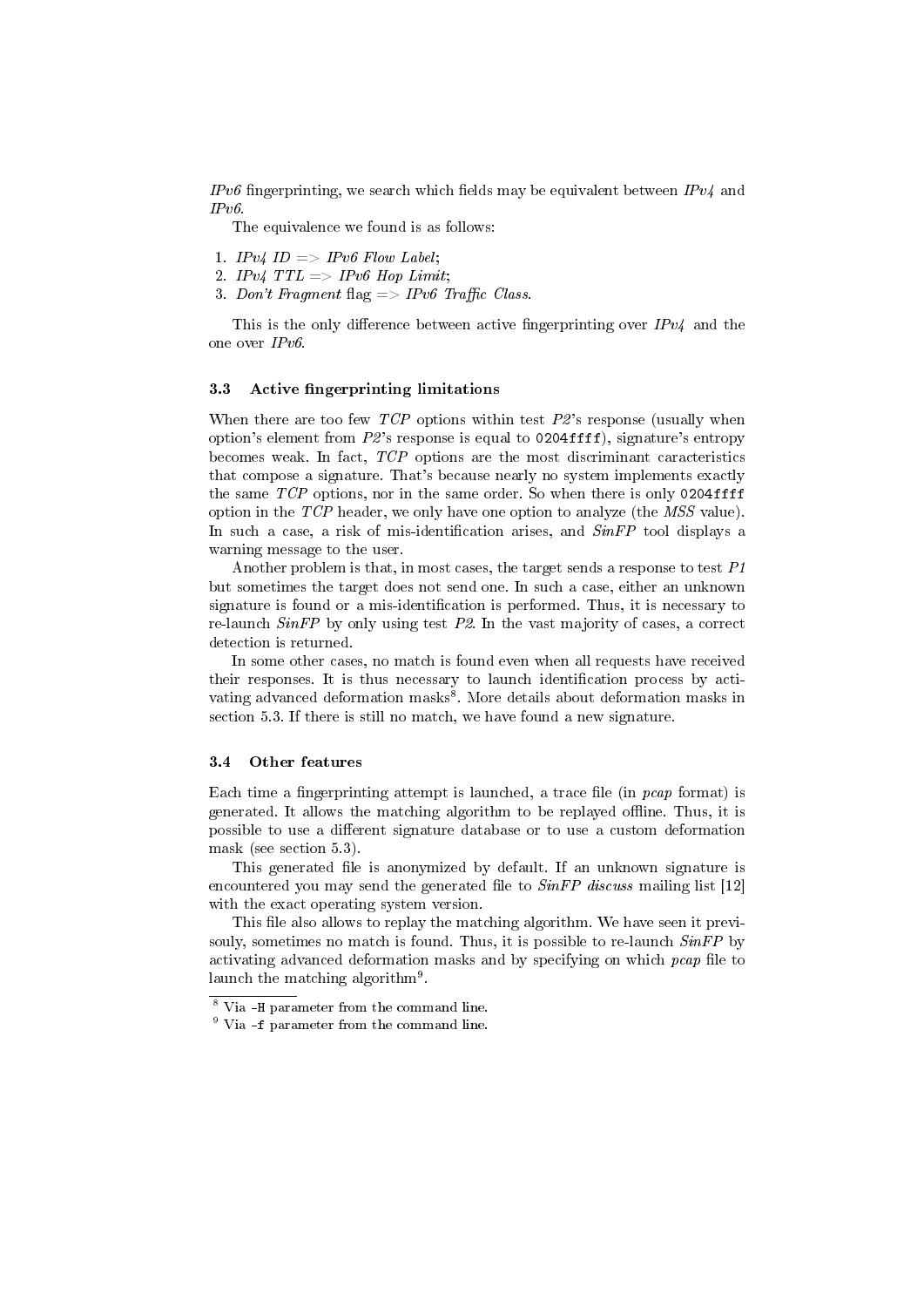# 4 Passive operating system fingerprinting

This mode works either in offline mode (by analysing a  $pcap$  file) or in online mode (by sniffing over the network). This is a perfect mode for integration within an  $IDS$  or a firewall.

But porting active mode to passive mode has not been as easy as porting  $IPv4$  active mode to  $IPv6$  active mode. All analysis that are made by comparing the response with the request are not possible in passive mode because we only have access to responses (we do not send any tests, by definition). Thus, passive signatures and active signatures are not compatible.

Furthermore, the signature database does know only responses to TCP SYN requests, that is only  $TCP$   $SYN+ACK$  or  $TCP$   $RST+ACK$  responses. In order to be able to analyze  $TCP$  SYN packets, a modification must be done against captured frame. We will see the detail in section 4.3. For now, see figure 2 for an example of passive fingerprinting.

```
% sinfp.pl -Pf ~/sinfp4-passive.pcap
10.100.0.1:80 > 10.100.0.68:39503 [SYN|ACK]
P2: B10111 F0x12 W5672 O0204ffff0402080affffffffffffffff01030306 M1430
IPv4: BH0FH0WH1OH0MH1/P2: GNU/Linux: Linux: 2.6.x
```
Fig. 2. Example of passive fingerprinting

In the following sections, we will detail how we modify a passive signature to become compatible with active signatures.

#### 4.1  $IPv4$  headers analysis

Constant value concerning the  $TTL$  field is always set to 1, because, as explained before, we cannot compare responses versus requests (there are no requests). This is not a problem for the matching algorithm because frames we analyze in passive mode are equivalent to those we get in response to test  $P2$  in active mode. Those responses also set the constant value from  $TTL$  field to 1.

Constant value concerning the  $ID$  field is set to 1 if the  $ID$  from captured frame is greater than 0 or set to 0 otherwise. In active mode, this constant value may be greater than 1. We will see in section 4.4 how we handle this case.

Don't Fragment bit analysis needs no modification compared to the active mode.

#### 4.2 IPv6 headers analysis

We have shown that there is an equivalence between  $IPv4$  and  $IPv6$  headers. Thus, same modifications are made on  $IPv4$  headers and on  $IPv6$  headers.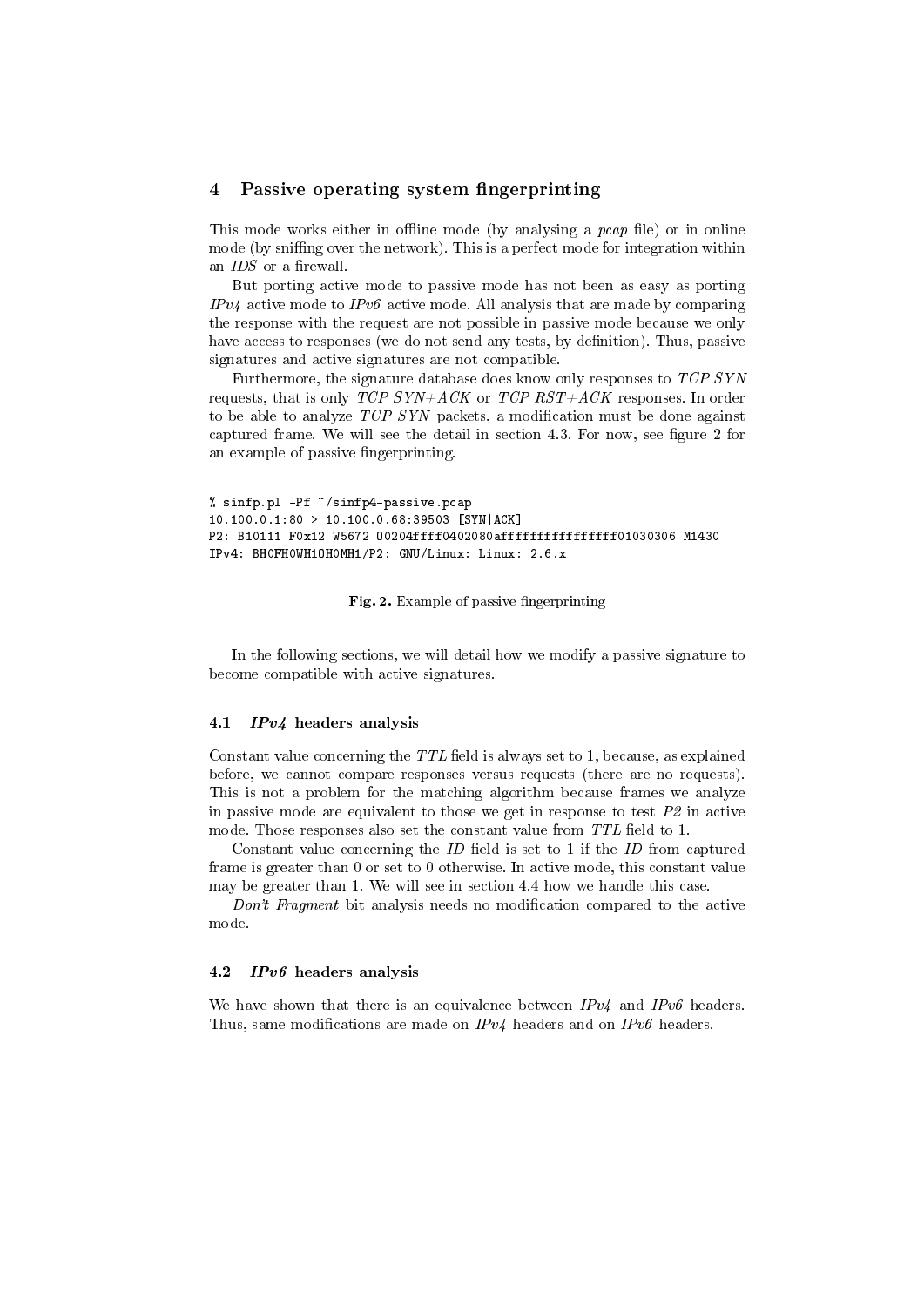#### 4.3 TCP headers analysis

If the TCP sequence number has a value greater than 0, the corresponding constant value is set to 1. The constant value concerning the TCP acknowledgment number follows the same logic.

As previously seen, we have only access to responses, thus we cannot compare responses against requests. We need a special handling of this case because constant values obtained in active mode may have values greater than 1. We will see in section 4.4 how this is handled.

TCP flags are modified on the captured frame. If flags are set to  $\overline{SYN} + \overline{ACK}$ . no modification are made. If flags are set to SYN, we replace them by  $SYN+ACK$ . Thus, the captured frame will look like a frame obtained from the response to a request made in active mode and will have a corresponding signature in the database. We must do this modification because we only have  $TCP SYN+ACK$ and  $TCP RST+ACK$  in the signature database. By doing this modification, we now can also fingerprint *TCP SYN* packets.

Analysis method for other fields do not change compared to active fingerprinting.

#### 4.4 Passive matching algorithm

Only one last difficulty before passive fingerprinting may work nearly like active ngerprinting. Signatures in the database are active signatures. They are taken from controlled probes, so their format is controlled. In passive mode, we do not send probes. Thus, in passive mode, we do not control analyzed frames. The result is an incompatibility between active fingerprinting signatures against passive fingerprinting signatures. For exampe, some fields in active signatures are issued from a comparison between a request and a response. In passive mode, we cannot compare them. The solution we have adopted is to modify on-the fly signatures when they are extracted from the database while searching for a match. Modification is just to replace constant values issued from a comparison (values greater than 1) by the value 1.

Now, active signatures taken from the database look like passive signatures and we can compare them. Also, there is no need to modify the matching algorithm, it remains exactly the same for active fingerprinting and for passive fingerprinting and there is also no need to have some specific passive signatures in the database. Port to passive fingerprinting is now complete.

#### 4.5 Passive fingerprinting limitations

As a general fact, passive fingerprinting suffers from a limitation and  $SinFP$ also suffers from it. Because there are no requests sent to the target, we cannot control how the target builds its responses. As explained before, a response is crafted relatively to a request. In passive mode, some frames that are analyzed are responses to probes we do not have sent. Thus, they are responses crafted relatively to frames we have no control against and the signature for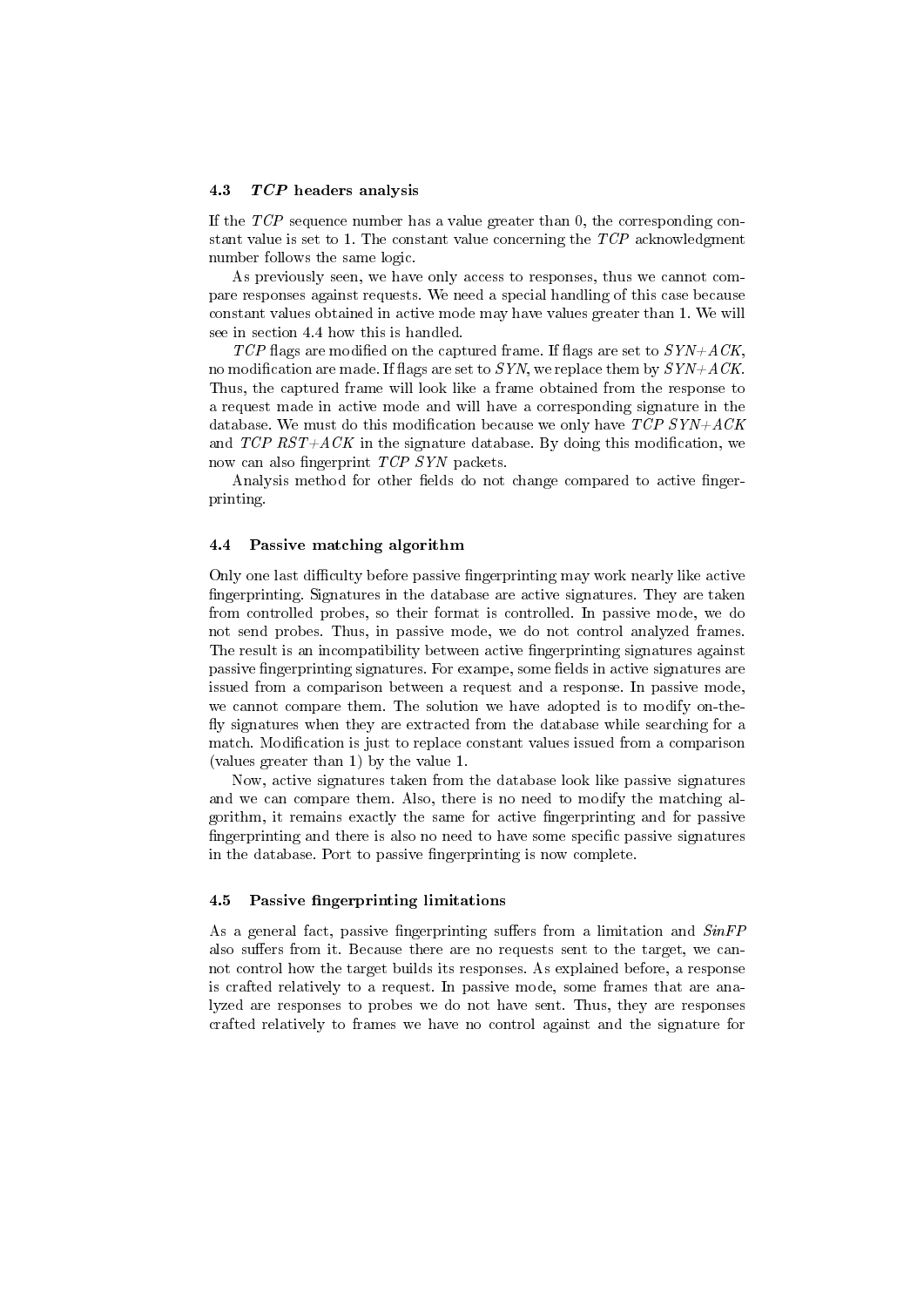a same operating system may vary depending on which operating system has attempted a connection to it. In active mode, requests are fully controlled by the fingerprinting tool and this problem does not exist.

We have seen that a response is dependant upon a request's format. In passive mode, responses we will analyze may vary depending on the source system that has elicited these responses (like a source system connecting to a TCP port of the target we want to fingerprint). Thus, there may be more deformation in passive mode than in active mode. The heuristic matching algorithm helped by deformation masks are the solution to this problem.

# 5 Matching algorithm

This algorithm is similar to a Web search engine [13]. The goal is to find intersection between multiple domains. To better understand its inner workings we need to first introduce signatures format, database format, what deformation masks are, and finally the search for a match.

#### 5.1 Signatures format

A signature (see figure 3) is composed from three responses  $(P1(R), P2(R)$  and  $P3(R)$ . Each response is composed by 5 elements. Thus, a full signature is composed by 3 x 5 elements, a total of 15.

```
B11113 F0x12 W65535 O0204ffff M1460
B11113 F0x12 W65535 O0204ffff010303000101080affffffff44454144 M1460
B11020 F0x04 W0 O0 M0
```
#### Fig. 3. Signature for Darwin 8.6.0 operating system

15 elements may seem too few to have a unique signature. Some other tools like nmap [14] have far more elements [15]. But in practice, 15 elements are enough to correctly identify an operating system in a reliable manner. Furthermore, in most cases, only  $5$  elements are enough<sup>10</sup>.

Each response to a request has the following elements:

- 1. B: a list of constant values (example: B11013);
- 2. F:  $TCP$  flags (example:  $F0x12$ );
- 3. W: TCP window size (example: W65535);
- 4. O: TCP options, rewritten to ignore random values like timestamps (example: O0204ffff010303000101080affffffff44454144);
- 5. M: MSS size (example: M1460).

 $10$  By only launching test  $P2$  which gives the most information regarding the target TCP/IP stack.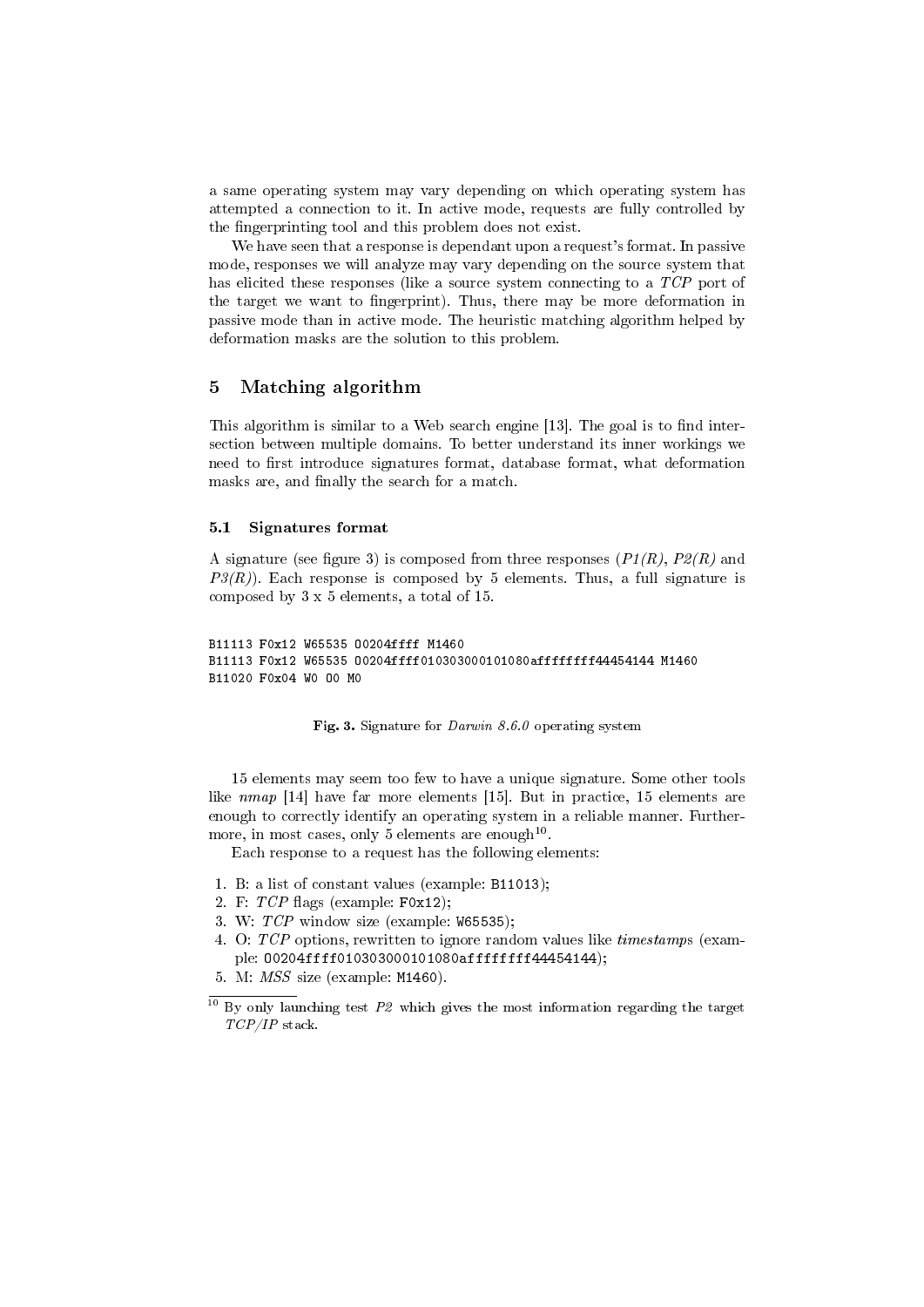In figure 1, first three lines are the three responses  $(P1(R), P2(R)$  and  $P3(R)$ to the three requests  $(P1, P2 \text{ and } P3)$ . They compose an operating system signature. The final line is the matched fingerprint from the database.

This last line is composed from multiple elements. The first is the type of match found (BH1FH0WH0OH0MH0); this is the deformation mask which has allowed a match to be found. The second element (P1P2P3) tells which responses have found a match in the database for the selected deformation mask. In our example, all three responses have found a match. Finally, we have information regarding the target operating system: its class (BSD), its name (Darwin) and its version  $(8.6.0)$ .

#### 5.2 Signatures database

Each of the 15 elements have an  $ID$  in a relational database. These elements are common to all database signatures and only the unique attribute of the string determines its ID. Thus, each element taken appart is independant from a signature and independant from an operating system.

For example, element W65535 may be common to many operating systems. Thus, each operating system that have a value of 65535 for its TCP window size has the ID of W65535 in its signature. A signature, from the viewpoint of a relational database, is just a list of IDs.

Each operating system (with its version) have only one signature in the database. Within  $SinFP$ , we do not add a signature for a system just because the target has deactivated one  $TCP$  option. The matching algorithm, thanks to deformation masks, handles such common cases.

A signatures database must be clean. All signatures are not eligible for inclusion. In fact, adding a bad signature may increase the risk for mis-identification. Thus, if a doubt exists in regard to the possible existance of a filtering device while fingerprinting a new system, the signature is simply not added to the database.

To be eligible for inclusion in the database, the following perfect conditions shall be met:

- 1. no filtering device in-between;
- 2. no routing device in-between;
- 3. at least one open TCP port.

To summarize, perfect conditions are either link-local access to the target or a target that runs on the local system (like in a virtual machine). All other network conditions brings an unacceptable doubt and will result, sooner or later, in an inconsistant database. nmap had this problem and has tried to correct it since its 2nd generation of operating system fingerprinting engine by creating a new and clean database.

### 5.3 Deformation masks

Response to a request may be modified by a filtering device, be it in-between or directly on the target. Thus,  $SinFP$  introduces deformation masks. They are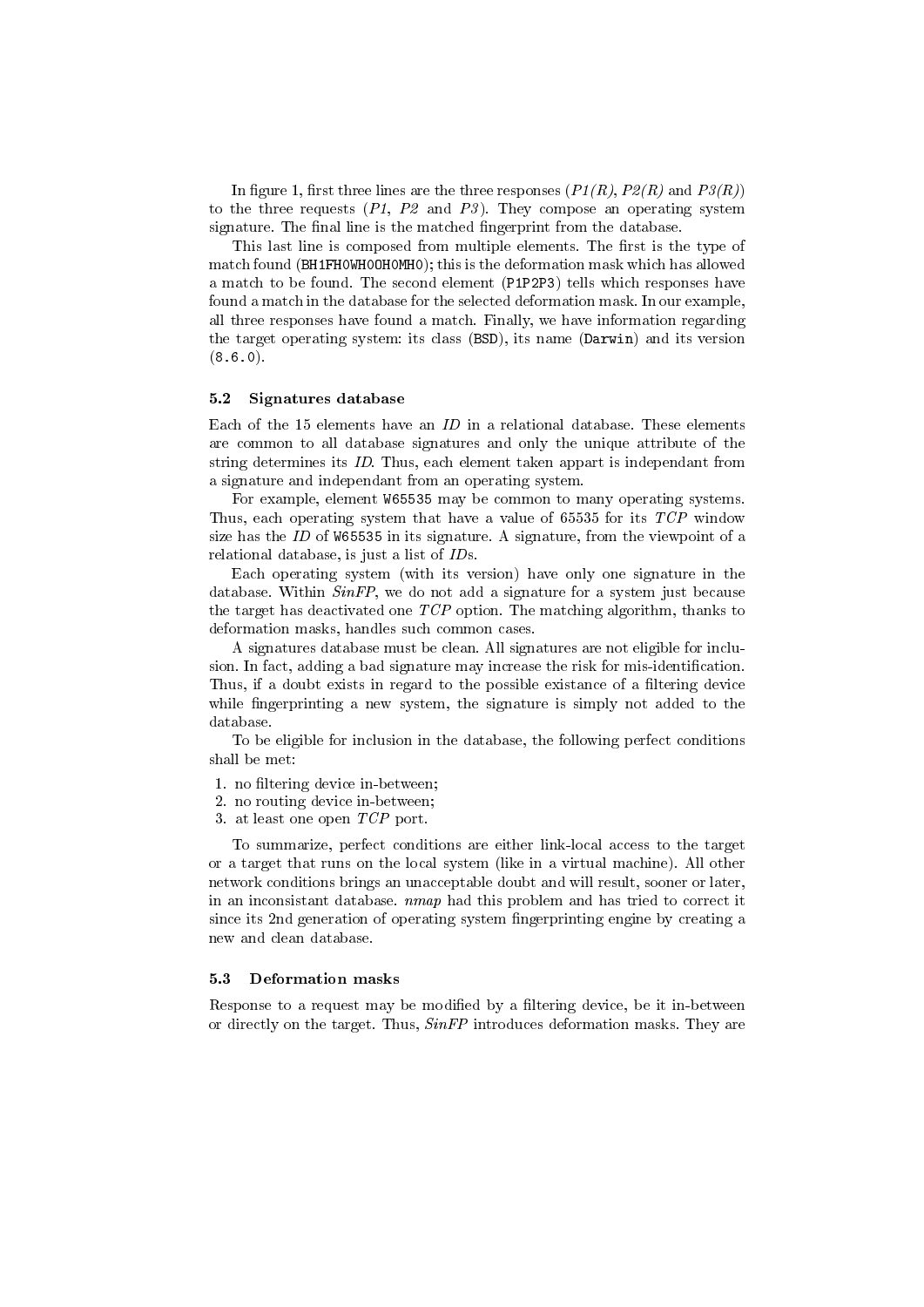implemented using regular expressions. Each element composing a signature has two regular expressions associated with it, plus the value taken from perfect conditions (we call this last heuristic 0). One is for level 1 (called heuristic 1) and the other for level 2 (called heuristic 2). Thanks to these heuristic values, it is possible to write deformation masks. A deformation mask is applied on a reference's signature taken in perfect conditions (see figure 4) when extracted from the database while searching for a match.

Reference's signature (with a perfect mask HEURISTIC0):

B10113 F0x12 W5840 O0204ffff M1460 B10113 F0x12 W5792 O0204ffff0402080affffffff4445414401030306 M1460 B10120 F0x04 W0 O0 M0

Reference's signature after the BH1FH0WH1OH0MH1 mask is applied:

B...13 F0x12 W5[789].. O0204ffff M1[34].. B...13 F0x12 W5[678].. O0204ffff0402080affffffff4445414401030306 M1[34].. B...20 F0x04 W0 O0 M0

Reference's signature after the BH1FH0WH2OH1MH2 mask is applied:

B...13 F0x12 W\d+ O0204ffff M\d+ B...13 F0x12 W\d+ O0204ffff(?:0402)?(?:080affffffff44454144)?(?:01)?(?:030306)? M\d+ B...20 F0x04 W0 O0 M0

Fig. 4. Deformation of reference's signature for the system Linux 2.6.x after three different masks have been applied

Each type of element allows some specific deformations. For instance, applicable deformation for  $O$  element is not the same as for  $F$  element. In  $F$  element case, no deformation is applicable at all.

For example, a value often modified by a routing device is the  $TCP$  MSS value. In perfect conditions, it often has the value 1460. But in many cases, we obtain a value of 1430, problably due to a router that has a  $MTU$  (Maximum Transmission Unit) less than perfect conditions value. Thus, heuristic 0 value (H0) is M1460. Now we write heuristic 1 value  $(H1)$  as M1[34].. and heuristic 2 value  $(H2)$  as  $M\ddot{\ }$ . H1 value allows a deformation for TCP MSS from 1300 to 1499. In  $H2$  mode, we simply totally ignore the TCP MSS value. Each type of element has its own set of heuristics.

We have seen that each element of a signature is unique in the database and also has a unique ID. Deformation masks are linked to an element, thus they are written for a given element and are uncorrelated from a system's signature. But it is still possible to write mask values specifically for a given operating system.

A deformation mask is the association of all masks for all signature's elements. Thus, if we take  $Darwin$  active fingerprinting example (figure 1), the match found is BH1FH0WH0OH0MH0. A perfect match is BH0FH0WH0OH0MH0, or more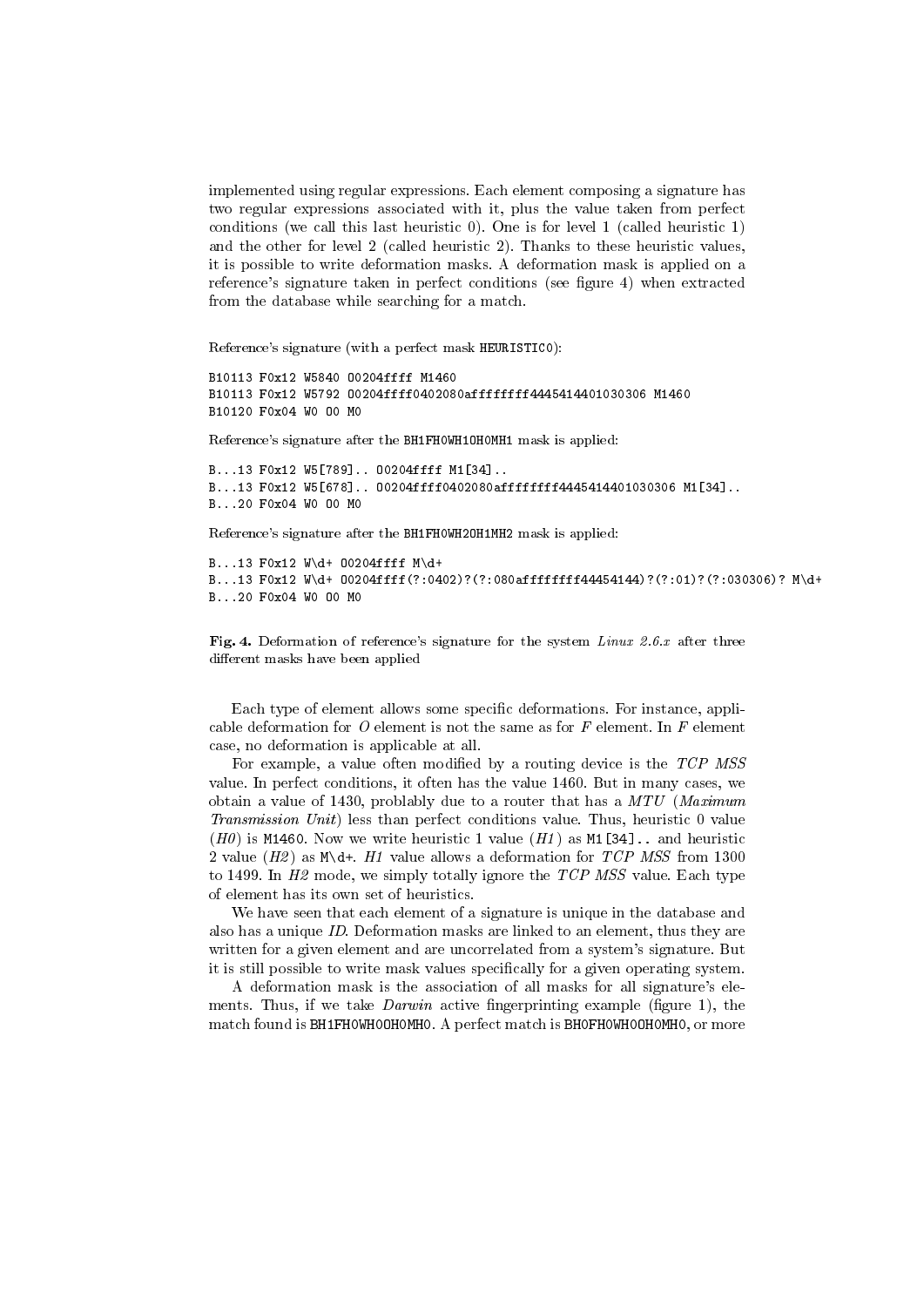simply wirtten HEURISTIC0. This is the most reliable mask. In our example, we do not have found a perfect match but a small deformation on B element. This deformation is with heuristic 1 (thus BH1). This result is considered as very reliable because other elements have no deformation at all.

In  $SinFP$ , there are two categories of deformation masks. The first category has a list of deformation masks which are quite reliable because they allow only small deformation in regards to the perfect signature. They are standard masks and are at the number of eight (in  $SinFP$  version 2.06 [16]). The second category<sup>11</sup> may be used if no match has been found by using perfect or standard masks. But because it allows more deformation for the signature, it also brings more mis-identifications. They are advanced masks and are at the number of fourteen. Using them requires a very good understanding of the tool to be able to say that the matched operating system is reliable or not.

All these deformation masks are obtained from an empirical manner. Each time the tool is used, some deformations on responses are found. If a deformation arise often a specific mask is written and added into  $SinFP$ 's code. The most common deformations are due to routers that modify  $MTU$  or some filtering devices that modify some  $IP$  header fields.

Deformation masks are sorted from the least deformant to the most deformant. HEURISTIC0 (BH0FH0WH0OH0MH0) is the mask that accept the least deformations. HEURISTIC2 (BH2FH2WH2OH2MH2) is the mask that accepts the most deformations, thus, it is the less reliable mask. In the middle of these two masks, we have the intermediary HEURISTIC1 (BH1FH1WH1OH1MH1) mask, which is also classified in advanced masks. Between these three major masks, we have other masks that have been written empirically.

### 5.4 The search for a match in the database

For a signature to be matched, each element composing a signature needs to find a match in the database. For each element of P1  $(E1, E2, ..., E5)$ , we search the list of IDs that match the pattern. Then, the matching algorithm searches signature IDs which are common to each obtained lists for each element (the intersection of domains  $E1(P1)$ ,  $E2(P1)$ , ...,  $E5(P1)$ ). This intersection gives us the domain  $I(P1)$ . This step is repeated for P2 and P3 in order to find respectively  $I(P2)$  and  $I(P3)$ .

The final match is the intersection of domains  $I(P1)$ ,  $I(P2)$  and  $I(P3)$ , that is the list of signature IDs that are common to these three domains. If no match is found, we try by searching the intersection of  $I(P1)$  et  $I(P2)$ . If there is still no match, we apply the same search algoithm but with the next deformation mask (from the least deformant to the most deformant). The search is stopped as soon as one or more match are found for a given mask by trying all stored signatures.

In mathematic terms, the algorithm is written:

 $11$  Activable via -H parameter from the command line.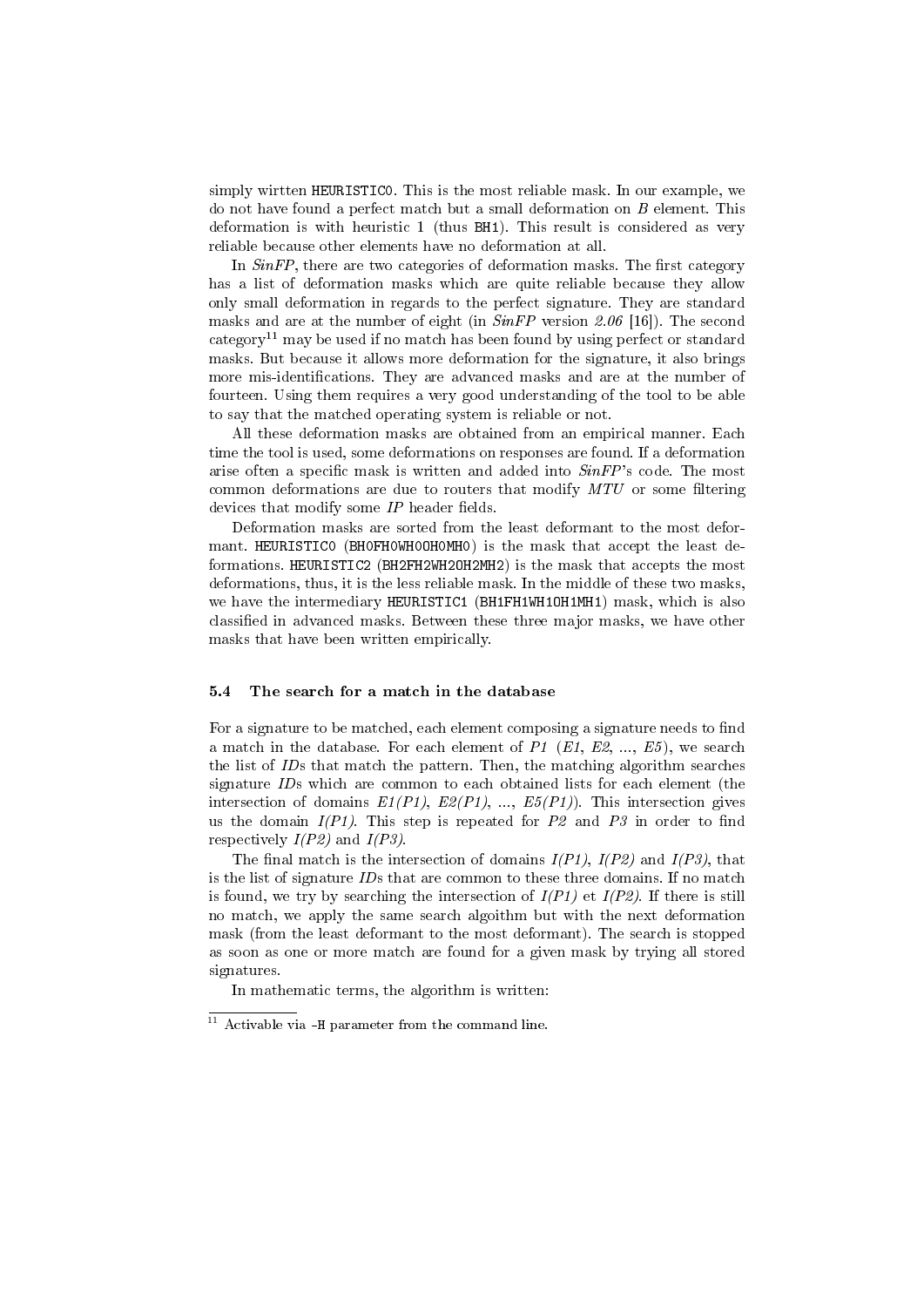$I(P1) = E1(P1) \bigcap E2(P1) \bigcap ... \bigcap E5(P1)$  $I(P2) = E1(P2) \bigcap E2(P2) \bigcap ... \bigcap E5(P2)$  $I(P3) = E1(P3) \bigcap E2(P3) \bigcap ... \bigcap E5(P3)$  $I = I(P1) \bigcap I(P2) \bigcap I(P3)$ If I is null:  $I = I(P1) \bigcap I(P2)$ 

In passive mode, the algorithm is written:

 $I = E1(P2) \bigcap E2(P2) \bigcap ... \bigcap E5(P2)$ 

The matching algorithm is the same in  $IPv4$  and in  $IPv6$ . We have seen it previously, there is an equivalence between  $IPv4$  header and  $IPv6$  header fields. Thus, it is directly possible to use  $IPv4$  signatures when doing  $IPv6$  fingerprinting. If no match is found for the target  $IPv6$  signature, it is possible to use  $IPv4$ ones<sup>12</sup> while searching for a match. While experimenting with this feature, we have confirmed that this "compatibility" mode is very reliable. The explanation comes from the fact that the TCP stack is nearly the same from  $IPv4$  to  $IPv6$ .

### 5.5 Deformation masks advanced usage

We have seen it, deformation masks are written empirically<sup>13</sup>. For example, the mask BHOFHOWH2OHOMHO was<sup>14</sup> necessary to correctly identify www.openbsd.org operating system (figure 5).

Operating system that ran on www.openbsd.org had a response very near to the one for a  $SunOS 5.6$  system but with a different  $TCP$  window size (536 for P1 and 1460 for P2). By using a custom deformation mask, we ignore values for  $TCP$  window size (mask WH2) contained in responses. Thus, we find a match with a low heuristic, and the target system is correctly identified as  $SunOS 5.6$  (see figure 5). www.openbsd.org server is not the only one requiring such a specific deformation mask, thus we have added the mask to  $SinFP$ 's code. We suppose that a filtering and/or routing device in-between modifies  $TCP$  window sizes, or that TCP/IP stack has been customized.

As for signatures, it is highly important to choose deformation masks judiciously. If deformation masks accepting huge deformation are added to the code, all stored signatures may look the same and a match will display many different operating systems. The choice wether to add or not a new deformation mask is a manual process which requires a strong expertise of the tool.

<sup>12</sup> Via -4 parameter from the command line.

<sup>&</sup>lt;sup>13</sup> -A parameter from the command line allows to test new deformation masks before adding them to the code.

<sup>&</sup>lt;sup>14</sup> Was, because it is no more useful today, the targetted server seems to have changed its network architecture.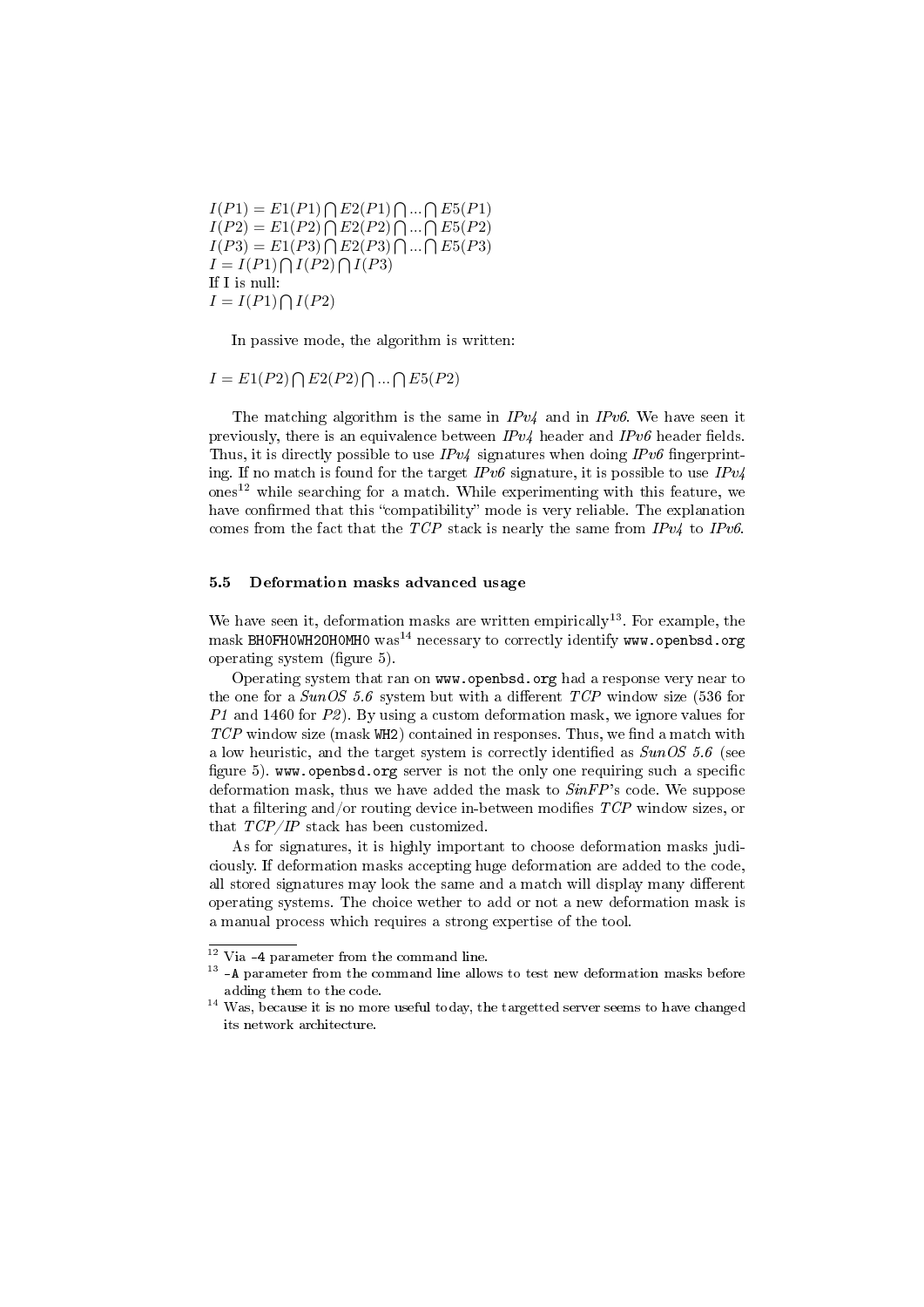$SinFP$  launched in active mode with a custom deformation mask to be able to identify www.openbsd.org operating system:

% sinfp.pl -ai www.openbsd.org -p 80 -A BH0FH0WH2OH0MH0 P1: B11113 F0x12 W536 O0204ffff M536 P2: B11113 F0x12 W1460 O0101080affffffff44454144010303000204ffff M1460 P3: B01120 F0x04 W0 O0 M0 IPv4: BH0FH0WH2OH0MH0/P1P2P3: Unix: SunOS: 5.6

SunOS 5.6 reference's signature as stored in the database:

B11113 F0x12 W9112 O0204ffff M536 B11113 F0x12 W10136 O0101080affffffff44454144010303000204ffff M1460 B01120 F0x04 W0 O0 M0

Fig. 5. Fingerprinting www.openbsd.org server

# 6 IDS evasion methods

 $SinFP$  uses standard requests, it is thus hard to write  $IDS$  rules to detect the use of  $SinFP$  on a network. It may be possible because when  $SinFP$  is used in the default mode it sends two TCP SYN and one TCP SYN+ACK packets in a short timeframe. These events may be put in an IDS rule.

But other modes activable from  $SinFP$ 's command line may be used to bypass IDSs:

- 1. -3: launch all requests (default mode);
- 2. -2: launch only request one and two;
- 3. -1: launch only request two.

Launching requests one and two remains identifiable by an  $IDS$  but may introduce some false positives. Launching only request two is far harder to detect for an IDS without many false positives because a TCP SYN with some TCP options is a standard packet seen every time a TCP connection is established. But the operating system launching the fingerprinting will send a TCP RST packet after it receives the response to request two. That's because the  $TCP/IP$ stack has no knowledge of the packet sent by SinFP (this is a manually crafted frame, not one sent by the operating system  $TCP/IP$  stack). In passive mode, we can avoid that because we use the operating system  $TCP/IP$  stack to establish a  $TCP$  connection that will be used to fingerprint the target.

Thus, another mode exist: mixed mode. It is active and passive at the same time. To use it, we start  $SinFP$  in passive mode and we establish a  $TCP$  connection to a target we want to fingerprint, for example by using a Web browser (see figure 6 for an example). In this example, the result is very reliable because only a minor deformation exists on the  $B$  element, a deformation in heuristic 1 (BH1).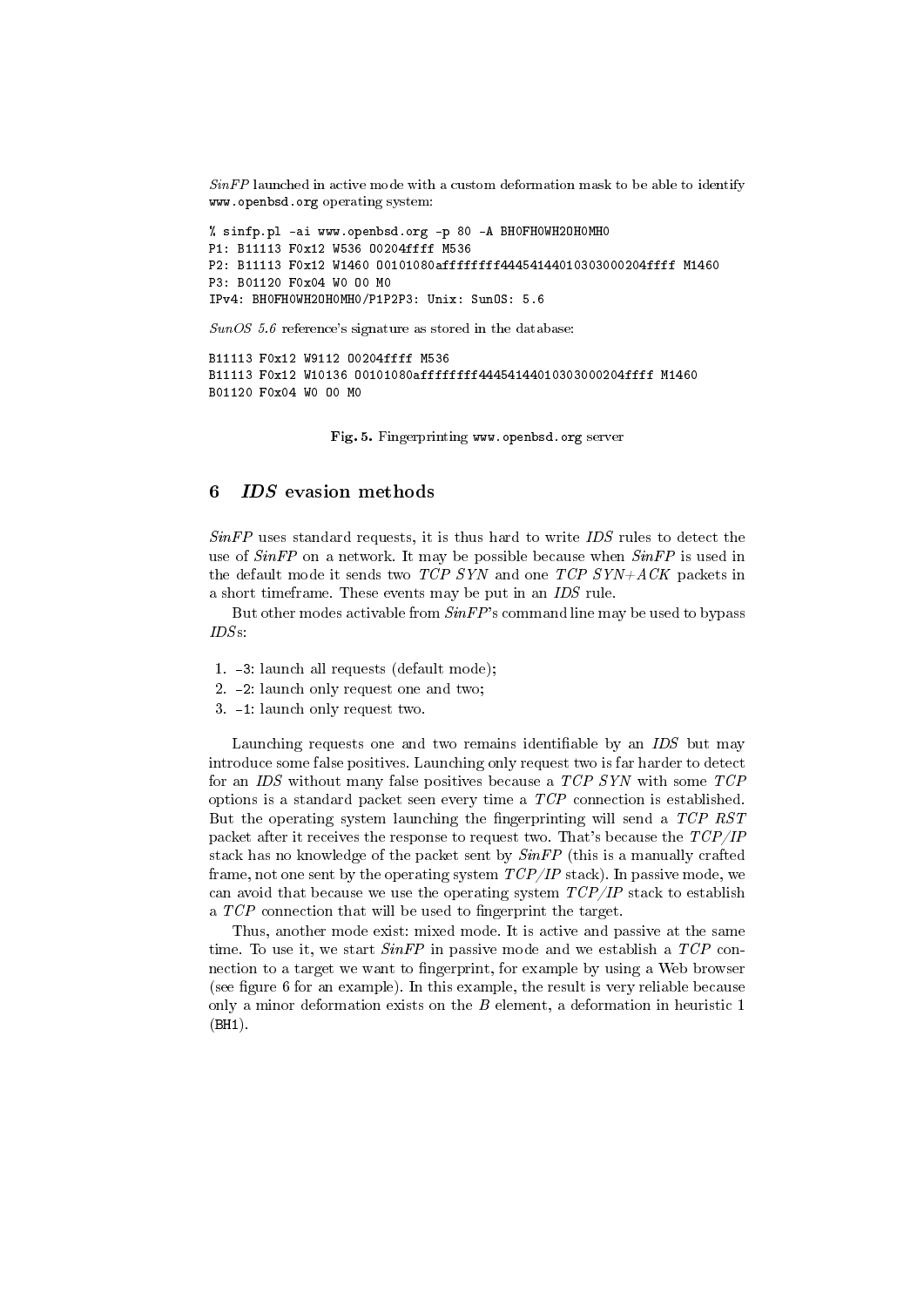SinFP launched in passive mode within a terminal, while a connection is established to www.sstic.org using a Web browser:

% sinfp.pl -PF 'host www.sstic.org and src port 80' 88.191.41.247:80 > 192.168.0.101:60623 [SYN|ACK] P2: B11111 F0x12 W5792 O0204ffff0402080affffffffffffffff01030305 M1460 IPv4: BH1FH0WH0OH0MH0/P2: GNU/Linux: Linux: 2.6.x

Fig. 6. Fingerprinting example using active/passive mode

# 7 Conclusion

In this article, we have described in-depth choices and implementations of  $SinFP$ . We have shown how it was possible to unify active and passive fingerprinting in the same tool with a unique category of signature taken from an active manner. Furthermore,  $SinFP$  is the first public tool to implement fingerprinting over IPv6, both active and passive.

The matching algorithm looking like a Web search engine gives excellent results, especially associated with deformation masks. Nevertheless, some cases still give some mis-identifications and we have some possible solutions to limit them. These solutions are not yet implemented in the tool but may be the subject of another publication.

In the meantime, if you wish to compare  $SinFP$  active fingerprinting against nmap active fingerprinting, you may consult the following sites  $[17][18][19][20]$ . Finally, some useful SinFP's tips and tricks for your daily usage may be found at [22].

# References

- 1. Prise d'empreinte active des systèmes d'exploitation
- http://www.gomor.org/bin/view/GomorOrg/Misc7
- 2. SinFP OS fingerprinting tool
- http://www.gomor.org/bin/view/Sinfp/WebHome
- 3. Net::SinFP 0.92
- http://search.cpan.org/~gomor/Net-SinFP-0.92/
- 4. Stateful Passive Fingerprinting for Malicious Packet Identification http://www.andrew.cmu.edu/user/xsk/XenoKovahThesis.pdf
- 5. IPv6 Neighbor Discovery Protocol based OS fingerprinting http://hal.inria.fr/docs/00/16/99/90/PDF/technical\_report\_ fingerprinting.pdf
- 6. A Hybrid Approach to Operating System Discovery using Answer Set Programming http://ieeexplore.ieee.org/iel5/4258513/4258514/04258556.pdf?tp= &isnumber=&arnumber=4258556
- 7. Toward Undetected Operating System Fingerprinting http://www.usenix.org/events/woot07/tech/full\_papers/greenwald/ greenwald.pdf